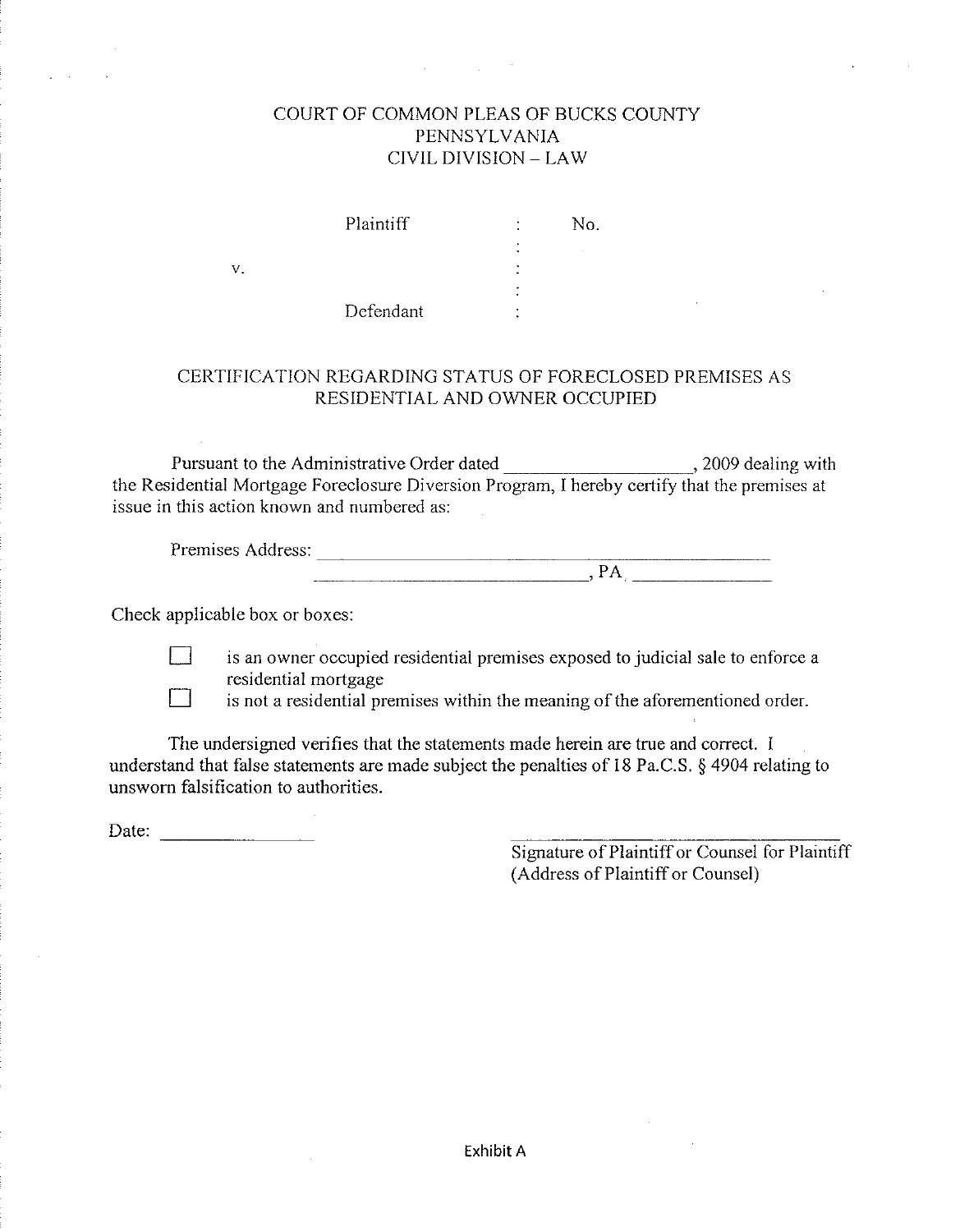#### IN THE COURT OF COMMON PLEAS OF BUCKS COUNTY CIVIL DIVISION

IN RE: MORTGAGE FORECLOSURE : ADMINSTRATIVE ORDER NO. 55 DIVERSION PROGRAM :

AND NOW, this 26<sup>th</sup> day of June 2009, Bucks County Civil Division Administrative Order No. 55, promulgated on June 5, 2009, is hereby amended to read as follows:

- 1. All Complaints for mortgage foreclosure of any property shall be accompanied by a Certification Cover Sheet which includes a certification as to whether or not the mortgaged property is an owner-occupied residential property. (The Certification Cover Sheet is attached as Exhibit "A".)
- 2. Any Complaint for mortgage foreclosure of residential owner-occupied properties shall also be accompanied by the following:
	- (a) An Urgent Notice, which shall be served on the Defendant along with the Complaint, directing the Defendant to contact a court-designated Hotline for assistance. (A Copy of the "Urgent Notice" is attached hereto as Exhibit "B".)
	- (b) A Certificate of Service, in the form attached hereto as Exhibit "C".
- 3. Upon a request from Defendant to the Hotline for assistance and a conciliation conference, an Order for Conference shall be generated by the Court. (A sample copy of a Case Management Order is attached hereto as Exhibit "D".) The Order for Conference will be sent to all parties to the mortgage foreclosure action.
- 4. The entry of the Order for Conference shall include a stay of other proceedings in the case until at least 20 days following the conciliation conference.
- 5. As appropriate, any conciliation conference scheduled by the Court shall be conducted by judge *pro tem* designated by the Court.
- 6. Conciliation conference recommendation: At the conclusion of the conciliation conference, the conciliation moderator may issue a recommendation memorializing the results of the conference and scheduling future deadlines where appropriate. The Court may enter an order based on the recommendation, as appropriate.
- 7. This Amendment shall take effect thirty days from the date of publication in the Pennsylvania Bulletin and remain in effect until December 31, 2010, unless extended by the Court.

BY THE COURT:

### **SUSAN DEVLIN SCOTT, P.J.**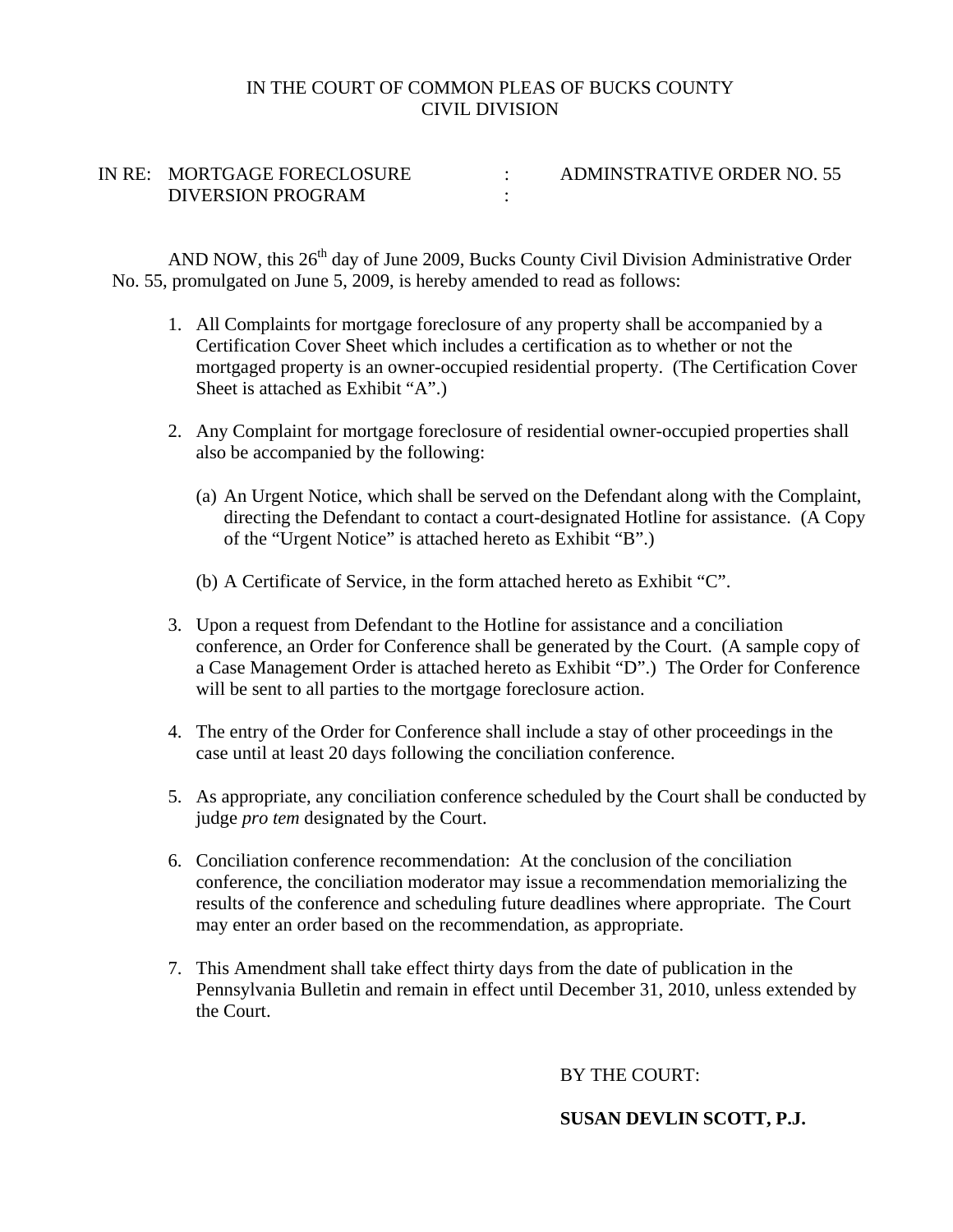# **URGENT NOTICE**

Under a new Pilot Project of the Court of Common Pleas of Bucks County

### You May be Able to Get Help to Save Your Home

### **Call the Save Your Home Hotline Immediately** at 1-866-760-8911

You will be put in touch with a Bucks County Housing Counselor. The Housing Counselor will assist you in trying to work out arrangements with your mortgage company. These services are FREE OF CHARGE.

Furthermore, if you are low income, you may be able to get free legal counsel. If you think you might be eligible, call the legal services helpline at 877-429-5994.

To get help, you must call the Hotline number above within the next TEN (10) days. They will tell you what to do next. Call the Hotline immediately. If you do not call the Hotline, you will not be able to get help under this Project to save your home.

## **MAKE THIS CALL TO SAVE YOUR HOME.** THE PROJECT IS FREE. 1-866-760-8911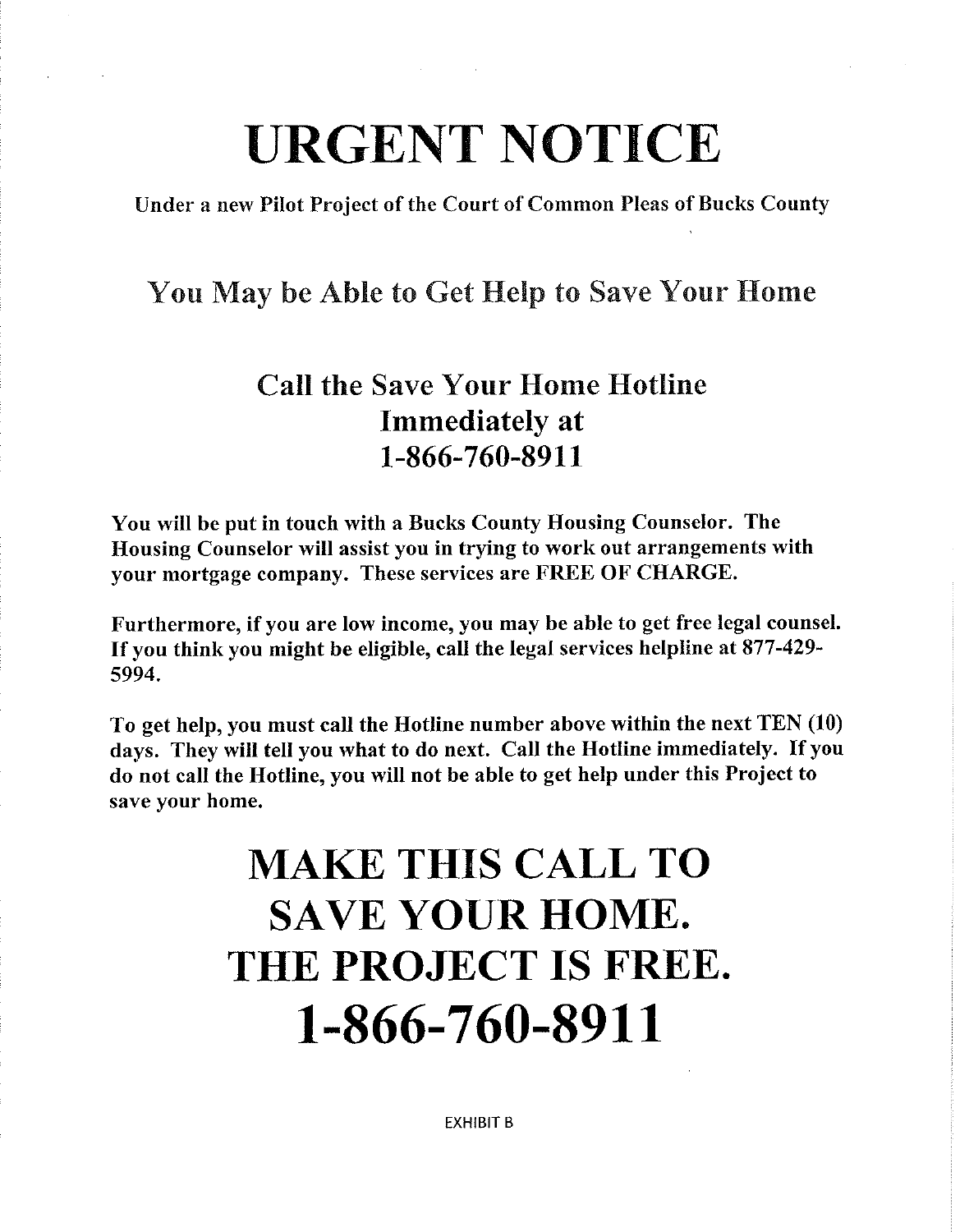### COURT OF COMMON PLEAS OF BUCKS COUNTY PENNSYLVANIA CIVIL DIVISION - LAW

 $\ddot{\cdot}$ 

No.

Plaintiff

Defendant

### **CERTIFICATE OF SERVICE**

The undersigned verifies, subject to the penalties of 18 Pa.C.S. § 4904 relating to unsworn falsification to authorities, that the attached Certification and Urgent notice were mailed to the Defendant(s) at their last known address and, if different, to the address of the premises subject to sale and to counsel of record if any, and to the owners of the noted premises via first class mail, as noted below:

 $NAME(S)$ 

ADDRESS(ES)

 $V$ .

Counsel for Plaintiff (Address, Telephone number)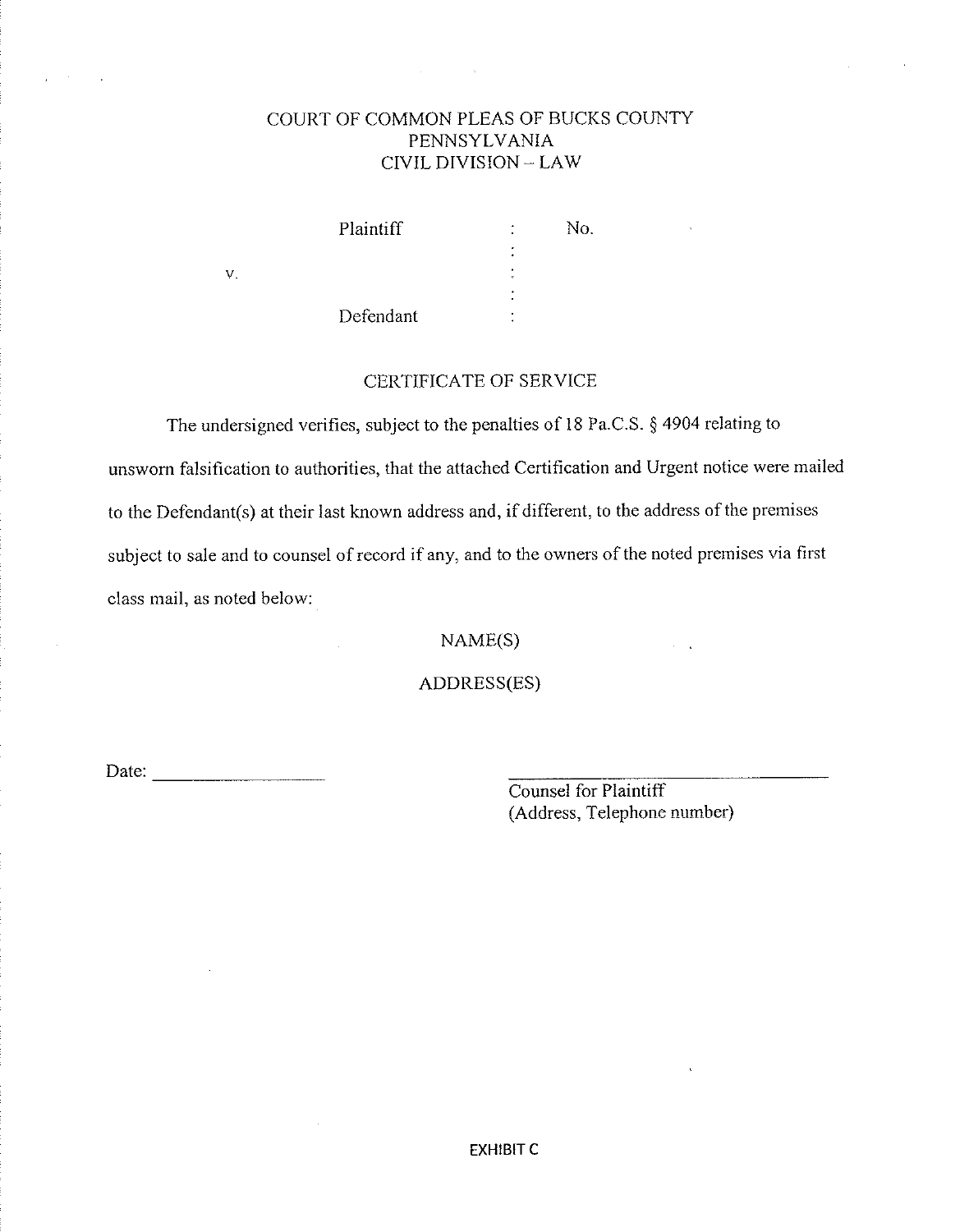### COURT OF COMMON PLEAS OF BUCKS COUNTY **PENNSYLVANIA CIVIL DIVISION - LAW**

| Plaintiff | ٠      | No. |
|-----------|--------|-----|
|           | ٠<br>٠ |     |
|           | ٠<br>۰ |     |
|           | ٠      |     |
| Defendant | ٠      |     |

 $\dot{\mathbf{V}}$ 

#### ORDER FOR CONFERENCE

terms of the Residential Mortgage Foreclosure Diversion Program, it is hereby ORDERED and DECREED as follows:

- 1. A Conciliation Conference is scheduled for \_\_\_\_\_\_\_\_\_\_\_\_\_\_\_\_\_\_\_\_\_\_\_\_\_\_\_\_\_\_\_\_\_\_, 2009, at A.M./P.M. in Room (address)
- 2. Scheduling of the Conference shall stay all further action on the Complaint until at least 20 days following the Conference.
- 3. Prior to the conference, the Housing Counselor and the Defendant will explore options to address the mortgage delinquency. At Defendant's request, the Housing Counselor and/or Pro Bono Legal Services shall promptly prepare and submit a written proposal for addressing the mortgage delinquency, payment and any and all supporting financial information to Plaintiff's attorney at least two weeks before the date of any scheduled Conciliation Conference.
- 4. The Plaintiff shall evaluate and respond to Defendant's proposal at the Conciliation Conference.